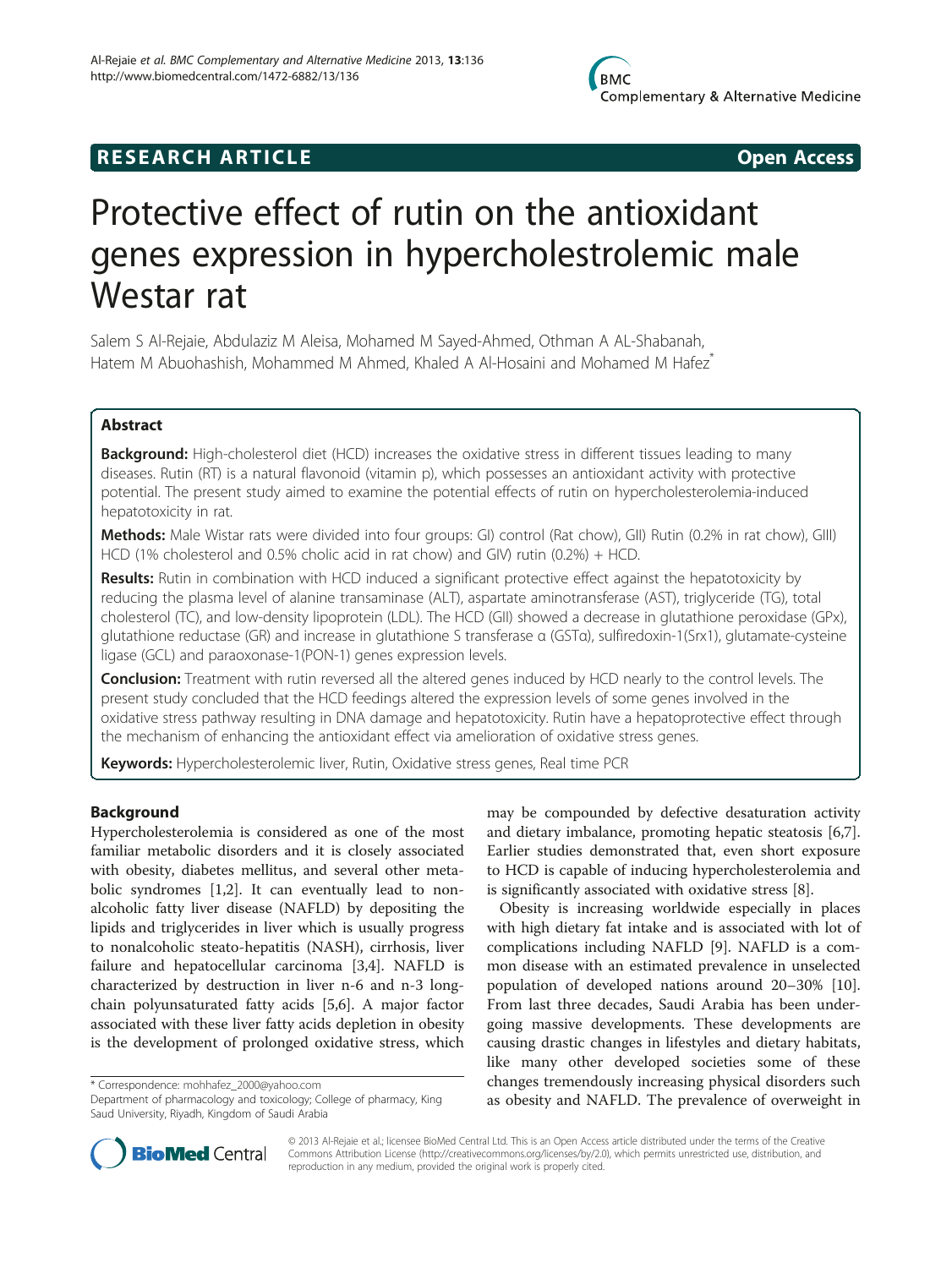Saudi Arabia is 36.9% and more prevalent in males (42.4%) than females (31.8%) [\[11\]](#page-6-0) and recently Al-hamoudi et al., reported prevalence of NAFLD is around 17% in Saudi population [\[12](#page-6-0)].

Accumulation of lipid in hepatocytes may cause a dysfunction in the synthesis of fatty acids. Transcription factors such as sterol-regulatory-element-binding protein-1c (SREBP) and peroxisome proliferator-activated receptor alpha (PPARs) promote hepatic fatty acid synthesis. Long chain polyunsaturated fatty acids and acyl-CoAs, are metabolic regulators of many transcription factors that motivate the liver lipid metabolism. Fatty acids induce changes in the activity of four transcription factor families: PPARs, LXRs, hepatic nuclear factor 4, and SREBP [\[13,14](#page-6-0)]. Downregulation of gene expression by fatty acids would be restricted to polyunsaturated fatty acids, but the upregulation would be independent of the saturation [[15](#page-6-0)]. These Differences might involve differential metabolism (oxidative pathways, kinetics etc.) and selective transport of fatty acids to the nucleus. Polyunsaturated fatty acids regulates the genes involved in fatty acid oxidation such as PPARa target genes in which suppress SREBP-1c activity, leading to a reduction in liver triacylglycerol content [\[16\]](#page-6-0). The liver is a major source of newly synthesized cholesterol. Cholesterol can be derived from newly-absorbed cholesterol, peripheral tissues and cholesterol synthesized within liver. Cholesterol taken up by the liver is in the form of cholesterol esters [\[17\]](#page-6-0) which can be either stored as esters or hydrolyzed to free cholesterol [[18\]](#page-6-0).

Oxidative stress is highly correlated with a wide variety of inflammatory, cancer, brain disorders, and metabolic disease states, including obesity [[19,20\]](#page-6-0). It is highly correlated with cumulative damage done by reactive oxygen species (ROS) and reactive nitrogen species (RNS) inadequately neutralized by antioxidants mechanisms [\[21,22](#page-6-0)]. It has been shown that free radicals may adversely affect cell survival through the oxidative damage of lipid, protein, and irreversible DNA modification [\[23,24\]](#page-6-0). Damage, at the cellular level by oxidants, is attenuated by antioxidant enzyme [[25\]](#page-7-0). Furthermore oxidative damage is aggravated by the decrease in antioxidant enzymes activities which acts as a free radical scavengers in conditions associated with oxidative stress [\[26](#page-7-0)]. Superoxide dismutase is one of the major enzymatic antioxidant mechanisms against superoxide radical, prevents liver toxicity induced by oxidative stress [\[27\]](#page-7-0). Catalase and GSHPx catalyze dismutation of the superoxide anion  $(O_{2})$  into hydrogen peroxide  $(H_2O_2)$  which then converting  $H_2O_2$  to water thus providing protection against ROS [\[28\]](#page-7-0). The reduction in activity of these enzymes may be caused by the increase in free radical induced by HCD [\[29,30](#page-7-0)]. Paraoxonase (PON1) is another antioxidant enzyme closely associated with high-density lipoproteins, which detoxifies lipid

peroxides, and is widely distributed in many tissues, such as liver [\[31\]](#page-7-0). Sulfiredoxin-1 enzyme, belongs to the family of oxidoreductases, catalyzes reduction of cysteine sulfinic acid to sulfenic acid in oxidized proteins and protects them from inactivation [[32](#page-7-0)]. Glutamate–cysteine ligase, composed of catalytic subunit (called GCLC) and regulatory subunit (called GCLM), is important for GSH biosynthesis in combating a variety of oxidative stressrelated complications, thereby activating the body's own protective response [[33](#page-7-0)].

Flavonoids are polyphenolic compounds found in plants and have an important role in detoxification of free radicals [\[34](#page-7-0)]. Rutin, flavonoid glycosides, possesses different protective effects such as hepatoprotective against carbon tetrachloride (CCl4)-induced liver injuries in rats, ischemia/reperfusion-associated hemodynamic alteration through antioxidant activity [[35](#page-7-0)-[39\]](#page-7-0). It has an inhibitory effect against membrane lipid peroxidation and oxidative stress-mediated diseases [[40](#page-7-0)]. In order to find out the possible mechanisms mediating the antioxidant effect of RT, the present study evaluate its effect on gene expression of hepatic antioxidant enzymes in male Wistar rats fed with HCD as animal models for NAFLD.

#### **Methods**

## Animals used

Twenty four young male Wistar albino rats six weeks old with average body weight 80–100 gms, were obtained from the Animal Care Center, College of Pharmacy, King Saud University, Riyadh, Saudi Arabia. The animals were acclimatized to laboratory condition prior ten days to the experiment. They were fed on Purina rat chow diet (Manufactured by Grain Silos &Flour Mills Organization, Riyadh, Saudi Arabia) and water ad libitum and were maintained under standard conditions of temperature  $(22\pm1^{\circ}C)$ , humidity (50-55%) and a 12 h light/dark cycles. All methods including euthanasia procedure were conducted in accordance with Guide for care and use of laboratory animals, institute for laboratory animal research, National Institute of Health (NIH publication No. 80–23; 1996) and it has approved by Research Ethics Committee of Excremental Animal Care Center, College of Pharmacy, King Saud University, Riyadh Saudi Arabia.

## Dietary protocol and experimental groups Dietary protocol

Experimental diets were prepared in pellet form by adding 0.2% rutin (RT) [\[41\]](#page-7-0) (power, sigma, USA) or 1% cholesterol + 0.5% cholic acid (HCD) [\[42\]](#page-7-0) or 0.2% RT + 1% cholesterol + 0.5% cholic acid (RT+HCD) in rat chow powder. Rat chow was used as normal diets and was prepared weekly and shade dried.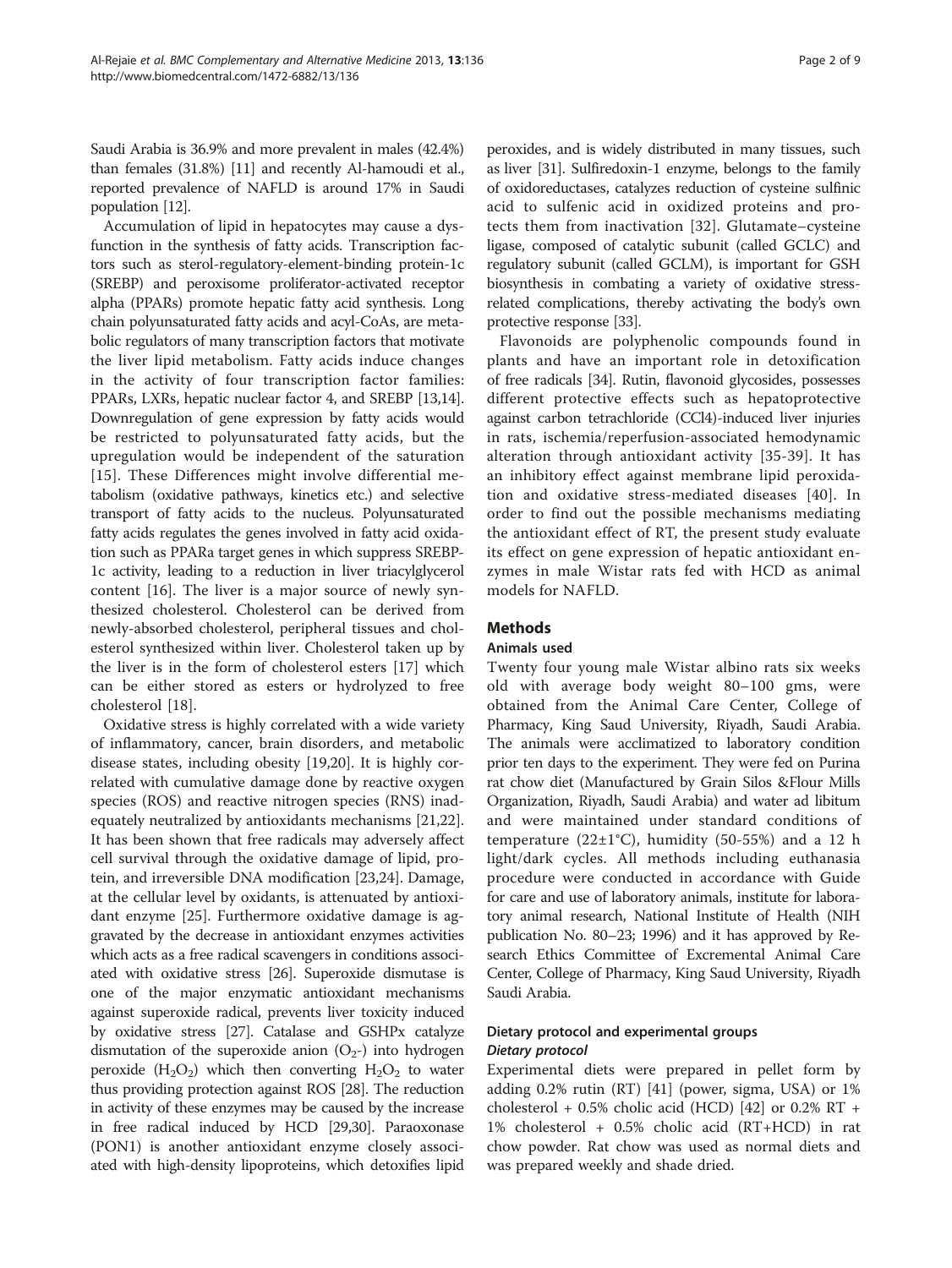### Experimental group

The Animals were randomly divided into 4 groups of 6 rats in each as follows:

- Group (I): Animals received rat chow only and considered as control.
- Group (II): Animals received rat chow + 0.2% rutin  $(RT)$
- Group (III): Animals received rat chow + {1% cholesterol +0.5% cholic acid }(HCD)
- Group (IV): Animals received rat chow + 0.2% rutin  $(RT) + {1%}$  cholesterol  $+0.5%$  cholic acid } (HCD).

The experimental diets were supplemented for 6 consecutive weeks. During whole experimental period, all groups of animals were kept on free access to food and water. At end of the experiment, animals were sacrificed by decapitation and the trunk blood was collected in heparinized tubes. Liver tissues were rapidly excised, weighed and kept in −80°C until used. Plasma samples were collected after centrifugation at 1252 g for 15 min and kept in −20°C until used.

### A-Bioassay measurments

- I- Blood chemistry
	- Plasma levels of aspartate aminotransferase (ALT), alanine aminotransferase (ALT), total cholesterol (TC), triglyceride (TG), high density lipoprotein (HDL), and low density lipoprotein (LDL) were estimated by using commercially available diagnostic kits (Human, Wiesbaden, Germany).
- II- Estimation of Malondialdehyde (MDA) in liver The method described by Ohkawa et al., [[43\]](#page-7-0) was used to determine MDA concentration in liver. Briefly, 200 mg of liver tissues were homogenized in aqueous 0.15M KCl solution to give 10% homogenate. One ml of homogenate was then mixed with one ml of 10% trichloroacetic acid (TCA) and centrifuged at 704 g for 15 min. one ml of supernatant was suspended into one ml of 0.67% 2-thiobarbutaric acid. Sample tubes were then placed into a boiling water bath for 15 min. Samples were allowed to cool down at room temperature followed by centrifugation at 704 g for 15 min. The optical density of the clear pink supernatants was measured at 532 nm by using spectrophotometer (LKB-Pharmacia, Mark II, Ireland).
- III-Estimation of (Glutathione) GSH levels in liver The concentration of GSH was determined as described by Sedlak and Lindsay [\[44](#page-7-0)]. Briefly, 200 gm from liver tissue were dissected out and homogenized in ice-cold 0.02M

ethylenediaminetetraacetic acid (EDTA). An aliquots of 0.5ml of tissue homogenate was mixed with 0.2M Tris buffer, pH 8.2 and 0.1 ml of 0.01 M Ellman's reagent, [5,5'-dithiobis-(2-nitr-benzoic acid)] (DTNB). Each sample tube was centrifuged at 704 g at room temperature for 15 min the absorbance of the clear supernatant was measured using spectrophotometer (LKB-Pharmacia, Mark II, Ireland) at 412 nm.

IV-Assessment of plasma hydrogen peroxide concentration Plasma  $H_2O_2$  concentration levels were measured by BioVision assay kit (BioVision, CA, USA). The

principles based on the present of horse radish peroxidase, the OxiRed probe react with  $H_2O_2$  to produce product with color that can be measure.

## B- Assessment of gene expression level (GPx, GR, Srx1, GCL, PON-1 and GST-α genes) by real time PCR in liver tissues

I- Total RNA extraction

Total RNA were extracted from liver using RNA Mini kit (Bioline, Taunton,USA) according to the manufacturer's protocol. The quantity and integrity of total RNA were characterized using a UV spectrophotometer (Nanodrop 8000 Thermo Scientific, USA) and ethidium bromide stained agarose gel. The isolated RNA has an A 260/280 ratio of 1.9–2.0.

II- cDNA synthesis and real time PCR methods First-strand cDNA was synthesized from 1μg of total RNA by reverse transcription with a SuperScript™ first-strand synthesis system kit (Invitrogen, CA, USA), according to the manufacturer's instructions. Real time PCR using ΔΔCT method was done according to previous study [\[45\]](#page-7-0). We used GAPDH gene as housekeeping gene. All primers used in this study were synthesized in Metabion Company (Metabion international AG, Germany) and listed in Table [1.](#page-3-0)

### Statistical analysis

Differences between obtained values (mean  $\pm$  SEM, n = 6) were carried out by one way analysis of variance followed by the Tukey-Kramer multiple comparison. The differences were considered statistically significant at P<0.05.

### Results

Liver enzymes, ALT and AST levels in plasma were used as biochemical markers for the early acute hepatotoxicity. Rats fed with HCD for 6 weeks had significant increase in of AST and ALT levels (p<0.001) compared to control group. Rutin supplementation alone showed no significant changes in biochemical markers. However, administration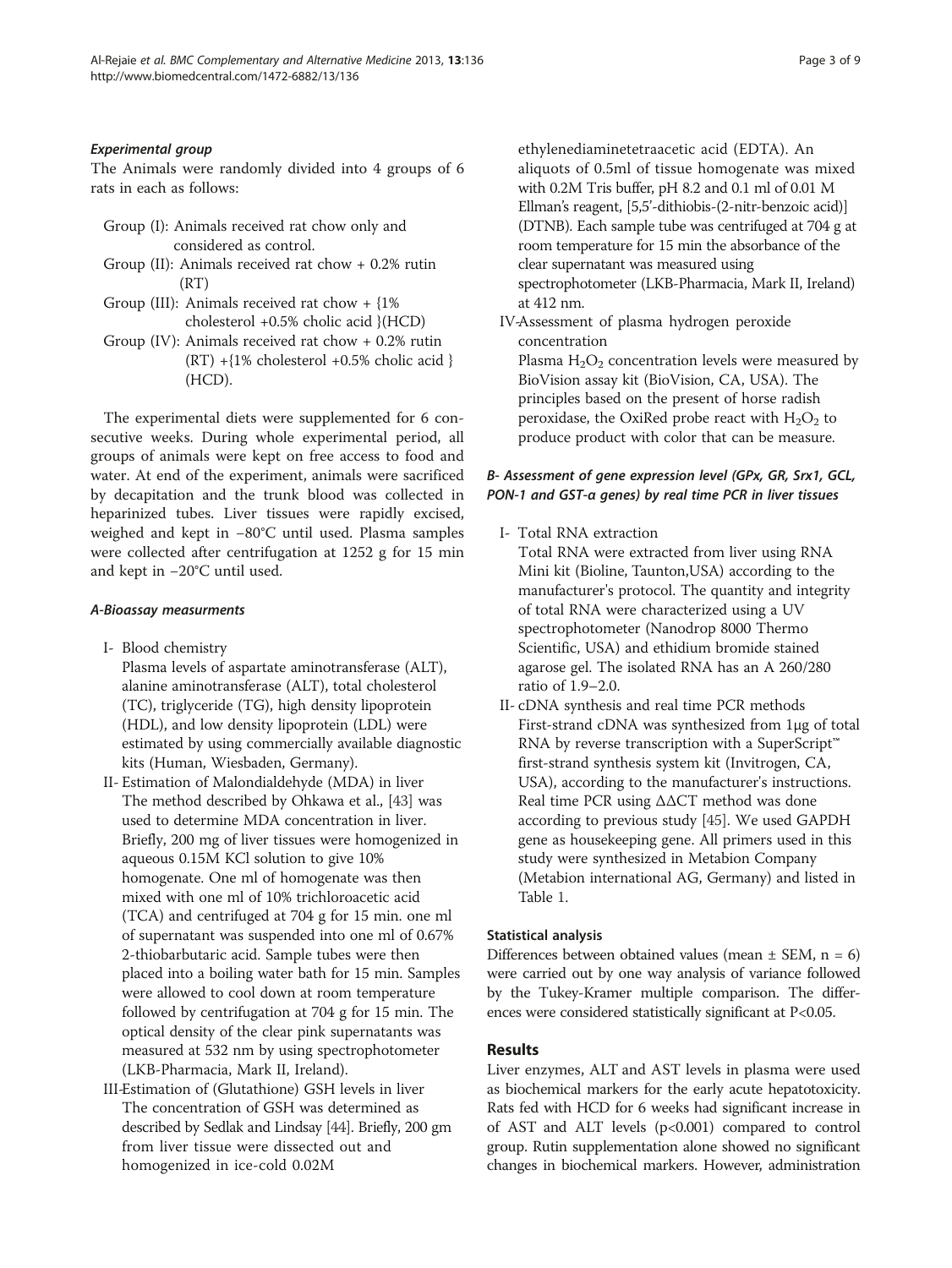<span id="page-3-0"></span>Table 1 Showing primers and probe used

| Gene name                      | Forward primer                   | Reverse primer                  | Probe                                               |
|--------------------------------|----------------------------------|---------------------------------|-----------------------------------------------------|
| Glutathione peroxidase         | 5'-GGTGTTCCAGTGCGCAGAT-3'        | 5'-AGGGCTTCTATATCGGGTTCGA-3'    | FAM-CAGCAGGCGCTTTCGCACCA-TAMRA                      |
| Glutathione reductase          | 5'-TGAGCCGCCTGAACAACA-3'         | 5'-TTGCGTAGCCGTGGATGAC-3'       | FAM-CCAAAACAATTTAACCAAGTCCCACATCGA-<br><b>TAMRA</b> |
| Glutathione s<br>transferase-a | 5'-AATATGTCCCCCAGACCAAAGA-3'     | 5'-GGCAGGCAAGTACCGGTTT-3'       | FAM-CGCCTTGGCAAAAGACAGGACCA-TAMRA                   |
| Glutamate-cysteine<br>ligase   | 5'CAGAGTATGGGAGTTACATGATTGAAG-3' | 5'-TGTGTTGAACTCGGACATCGTT-3'    | FAM-ACACCTGGCCAGCCGTACGGAG-TAMRA                    |
| Paraoxonase-1                  | 5'-TGAGAGCTTCTATGCCACAAATG-3'    | 5'-CCATGACAGGCCCAAGTACA-3'      | FAM-TTTTGCTGACCCATACTTACGGTCCTGG-<br><b>TAMRA</b>   |
| Sulfiredoxin-1                 | 5'-AATCCCCAACCCCTGACTTT-3'       | 5'-TGAACTGACCAGTGGAGACACAGT-3'  | FAM-ACAAGGTTTCTTCAGCCCCGGTGC-TAMRA                  |
| GAPDH                          | 5'- TGGCCTCCAAGGAGTAAGAAAC -'3   | 5'- GGCCTCTCTCTGCTCTCAGTATC -'3 | FAM-CTGGACCACCCAGCCCAGCAA-TAMRA                     |

of rutin in combination with HCD resulted in reversal of hepatic damage biomarker induced by HCD to normal values (Table 2). Lipid parameters of HCD fed rats including TG, TC and LDL levels were significantly increased in plasma by 48%, 89% and 67% respectively and significantly decreased the HDL levels by 17% compared to control group. Rutin supplementation in combination with HCD, significantly decreased TC and LDL levels compared to HCD group. On the other hand there is no effect on TG, TC, HDL and LHL was observed on the supplementation of RT alone (Table 2).

The effect of HCD, rutin and their combination on the oxidative stress biomarkers and indices of lipid peroxidation, MDA, H2O2 and GSH were shown in Table [3](#page-4-0). The HCD feeding was resulted significant increase in liver MDA by 23 % and in plasma  $H_2O_2$  by 354 %, and decrease in hepatic GSH level by 17% compared to the control group. Rutin administration in combination with HCD resulted in a significant decrease in the levels of MDA and H2O2 and increase the hepatic level of GSH compared to HCD group.

The present results showed an insignificant decrease by 23% in the expression of GPX gene and significant decrease by 65% in GR genes in rats fed with HCD compared to control group (Figure [1](#page-4-0)A & B). Interestingly, administration of rutin in combination with HCD resulted in a significant increase the expression of these genes by 245% and 441% compared to HCD group and by 166% and 90% compared to control group respectively.

The expression of Glutathione S transferase  $\alpha$ , paraoxonase-1, sulfiredoxin and glutamate-cystein ligase were significantly increased by 220%, 160%, 250% and 230% respectively, in HCD fed rats compared to the control group (Figures [2A](#page-5-0), B, C & D). The rutin supplementation with HCD resulted in significant decrease in the expression of Glutathione S transferase α, PON-1 and sulfiredoxin genes by 63% 130% and 54% respectively and an insignificant decrease in the glutamate-cystein ligase gene expression by 45% as compared with HCD group.

#### **Discussion**

Obesity is a risk factor for many diseases such as cardiovascular [[46\]](#page-7-0) and liver diseases [\[3,4](#page-6-0)]. Rat models fed with HCD can be used as model of the human obesity syndrome [[47,48](#page-7-0)]. The present study examined the hepatoprotective effect of rutin against hepatotoxicity induced by HCD in rat model and demonstrated that HCD caused hepatotoxicity through increasing plasma levels of liver enzymes ALT and AST. In agreement with earlier studies, the elevated ALT and AST levels are attributed to hepatic damage that may contribute to oxidative stress unbalance [[49,50](#page-7-0)]. Rutin has reduced the oxidative stress in liver, kidney, and brain tissues of rats [[51,52](#page-7-0)]. As a result of rutin supplementation, ALT and AST levels were lowered that led to decrease the hepatic damage caused by HCD feeding. The present results showed that rutin can protect hepatocyte against toxicity induced by HCD.

Table 2 Effect of High cholesterol diet, rutin and their combination on plasma levels of AST, ALT, TG, TC, HDL and LDL

| Group                 | AST (U/L)                   | ALT (U/L)                   | Triglycerides (mg/dl)       | Total cholesterol (mg/dl)     | HDL (mg/dl)                 | LDL (mg/dl)                    |
|-----------------------|-----------------------------|-----------------------------|-----------------------------|-------------------------------|-----------------------------|--------------------------------|
| Control (rat chow)    | $35.64 + 1.52$              | $22.76 + 0.84$              | 63.03+5.99                  | $66.67 + 4.25$                | $29.91 + 1.32$              | $48.32 \pm 2.32$               |
| <b>Rutin (0.2%)</b>   | 34.40+0.79                  | $20.43 + 0.33$              | $56.33 \pm 6.12$            | $61.70 + 3.57$                | $30.93 + 0.98$              | 47.09+1.87                     |
| High cholesterol diet | $53.30 \pm 3.07$            | $35.71 + 1.87$ <sup>*</sup> | $93.30 + 4.94$ <sup>*</sup> | $125.33 + 13.94$ <sup>*</sup> | $24.87 + 1.54$ <sup>*</sup> | $80.72 + 3.19$ <sup>*</sup>    |
| Rutin $(0.2\%) + HCD$ | $37.60 + 2.00$ <sup>#</sup> | $23.10 + 1.25$ #            | $86.46 + 5.25$              | $98.06 + 7.06^{*}$            | $26.86 + 1.35$              | $71.50 \pm 2.93$ <sup>*#</sup> |

Data were expressed as Mean±SEM. \*&# indicate a significant change from control and HCD, respectively, at p < 0.05 using ANOVA followed by Tukey-Kramer as a post ANOVA test. Six animals were used in each group.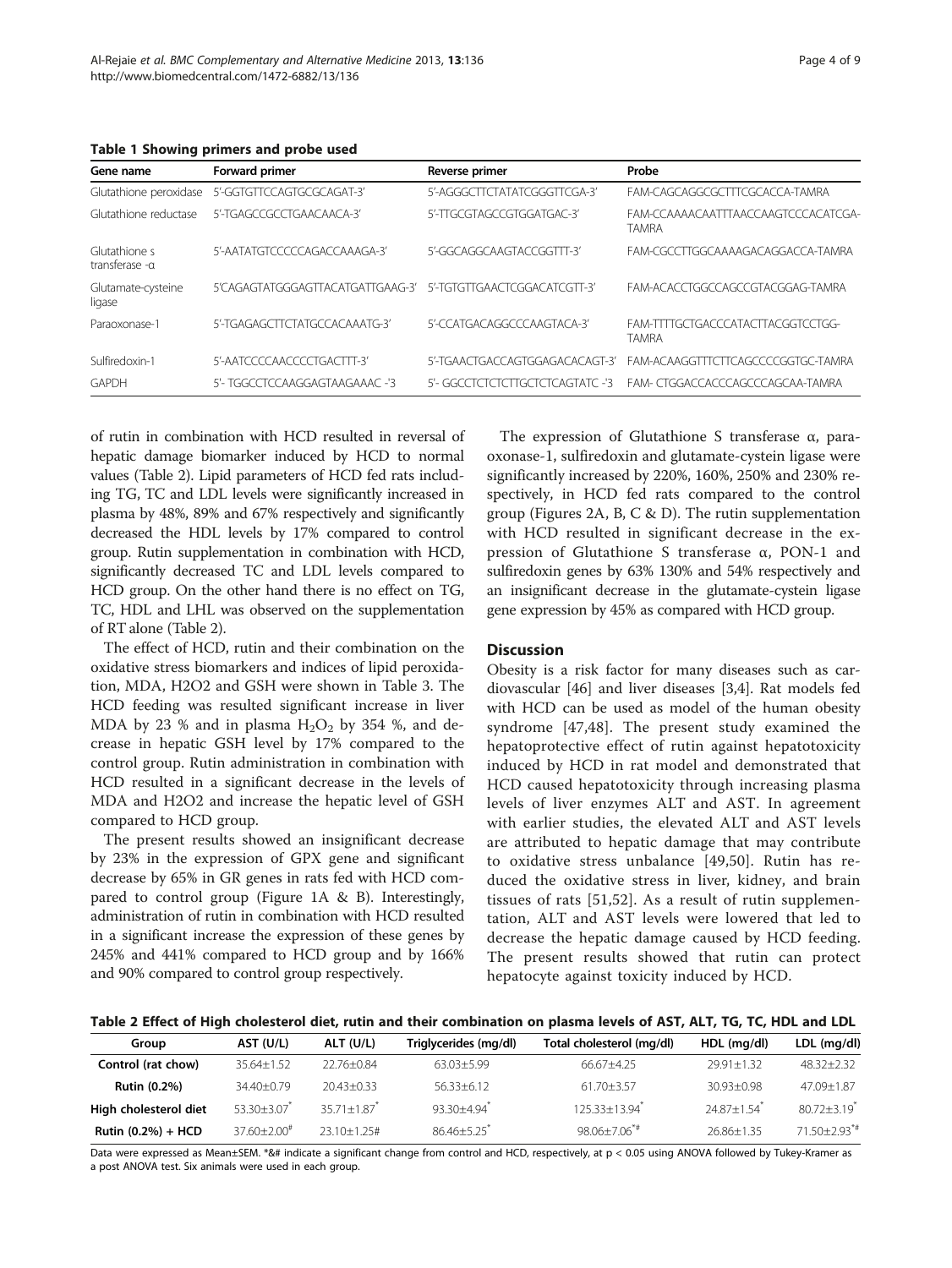<span id="page-4-0"></span>

| Group                    | MDA (mmol/g)                 | GSH (nmol/100mg)              | H <sub>2</sub> O <sub>2</sub> (uM) |  |
|--------------------------|------------------------------|-------------------------------|------------------------------------|--|
| Control (rat chow)       | $256 + 7.21$                 | $171.91 + 7.48$               | $1.3 + 0.6$                        |  |
| Rutin (0.2%)             | 260.50+7.49                  | 170.53+4.06                   | $1.1 + 0.43$                       |  |
| High cholesterol<br>diet | $315.34 + 6.79$ <sup>*</sup> | $143.07 + 2.16$               | $59+11*$                           |  |
| Rutin (0.2%) + HCD       | $263.56 + 9.02^{*}$          | $192.87 + 4.22$ <sup>*#</sup> | $1.8 + 0.98$ <sup>#</sup>          |  |

Data were expressed as Mean±SEM. \*&# indicate a significant change from control and HCD, respectively, at  $p < 0.05$  using ANOVA followed by Tukey-Kramer as a post ANOVA test. Six animals were used in each group.

The persistent oxidative stress causes DNA mutation and increases fibroblastic activity, leading to liver cirrhosis and carcinoma. Previous study has demonstrated that rutin has a protective effect against HCD-induced liver cirrhosis [[50](#page-7-0)]. Lipid alterations have been considered as contributory factors to oxidative stress in obesity resulted



of increased in the production of ROS as well as reduced antioxidant enzymes [\[53,54](#page-7-0)]. Reactive oxygen species and lipid peroxidation products impaired the respiratory chain in hepatocytes through oxidative damage to the mitochondrial DNA. In the present study, HCD feeding resulted in increasing the levels of TG, TC and LDL and decreasing in HDL as compared with control group; our finding was in agreement with other studies [\[55,56](#page-7-0)].

High cholesterol diet leads to dyslipidemic syndrome and hyperlipidemia that characterized by increasing in TG and decreased in HDL-Cholesterol. [\[57\]](#page-7-0). Dyslipidemic syndrome produced anti-inflammatory effects by inhibiting the expressions of proinflammatory cytokines [\[58,59](#page-7-0)]. In the present study, rutin-supplement attenuated HCDinduced hepatotoxicity by lowering the concentrations of TC, TG and LDL. Similarly, rutin lowers the lipid components in the serum of hyper-cholesterolemic rats, probably by reducing the activity of 3-hydroxy-3-methyl-glutaryl-CoA reductase [\[60](#page-7-0)]. This may be explained on the basis that rutin has a strong ability to chelate multivalent metal ions, especially zinc, calcium and iron [\[39\]](#page-7-0).

Lipid peroxidation is characterized by imbalance between oxidant-antioxidant and ROS are thought to be a component of obesity-induced pathology [[61](#page-7-0),[62](#page-7-0)]. The data of this study showed that HCD increased lipid peroxidation in hepatic tissue as expressed by increased tissue levels of MDA, this will cause an increased accumulation of  $H_2O_2$  which could further stimulate lipid peroxidation. The present results were convenient with earlier studies [[62](#page-7-0),[63](#page-7-0)] showed that obesity is an independent risk factor for increasing lipid peroxidation and decreased activity of cytoprotective enzymes. Damage, at the cellular level by oxidative stress, is attenuated by antioxidant enzyme such as PON-1, GSHPx, GPx, GR and Glutathione S transferase α, sulfiredoxin and glutamate-cystein ligase. When the balance between ROS production and antioxidant defense is lost oxidative stress occurred through a serious of events deregulates the cellular functions leading various pathological conditions [[26](#page-7-0)].

The GSH antioxidant system plays critical role in the detoxification process of liver and is involved in overcoming various hepatotoxins-induced liver injuries [\[64](#page-7-0)]. The increasing GSH levels can protect cells against oxidative damage, while depleting cellular GSH can promote such injury [[65](#page-7-0),[66](#page-7-0)]. Our results showed that GSH level was decreased in HCD fed rats compared to control which was in agreement with other [[67](#page-7-0)]. The cellular roles of GR have been broadened in various physiological phenomena, especially cellular response against many kinds of stresses by reducing glutathione disulfide (GSSG) to the sulfhydryl form GSH which is an important cellular antioxidant [\[68\]](#page-7-0). Glutathione peroxidase is a selenoenzyme, which catalyzes the reduction in hydrogen peroxide to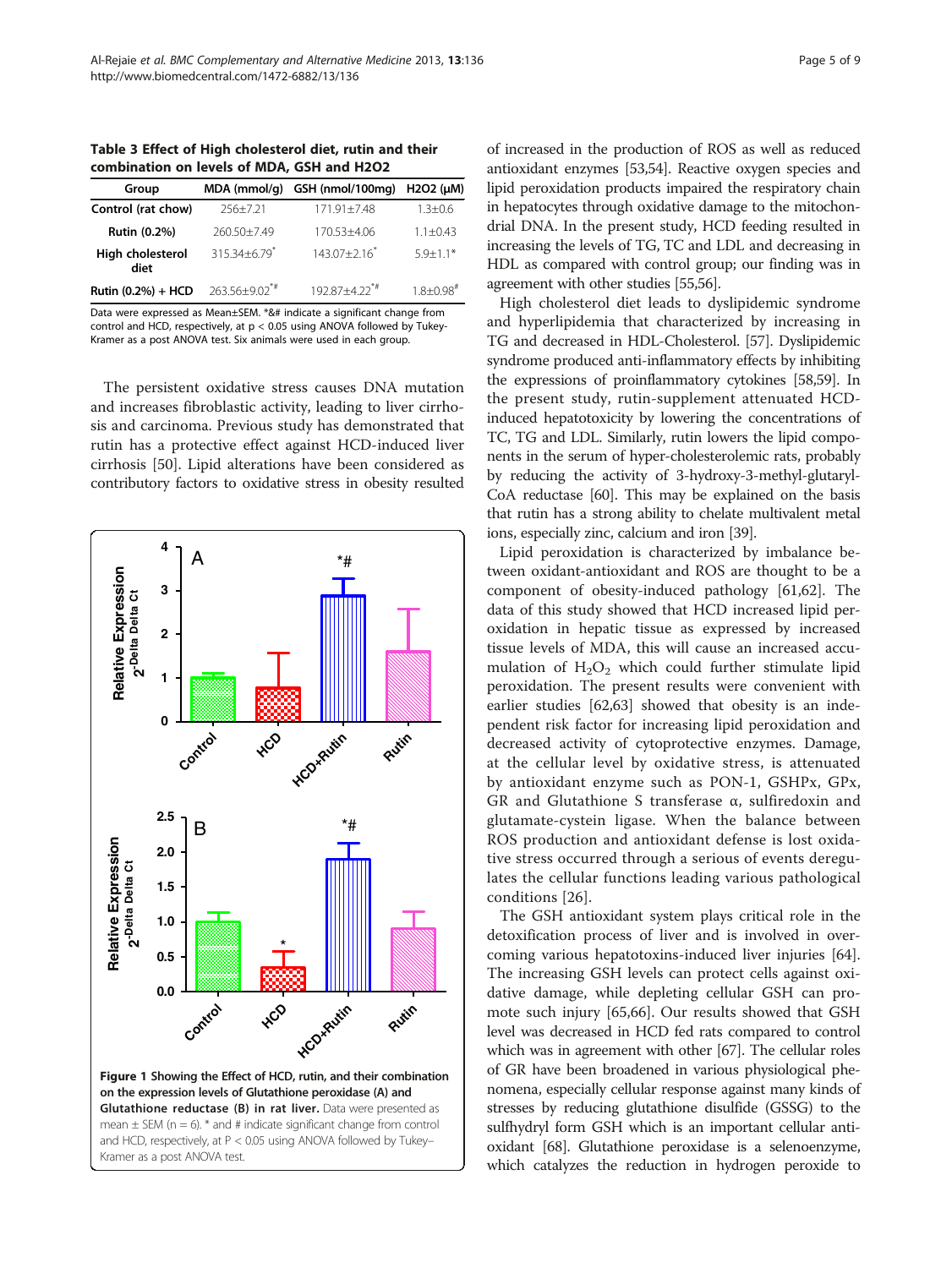on the expression levels of Glutathione S transferase α (A), paraoxonase-1 (B), sulfiredoxin (C) and glutamate-cystein ligase (D) in rat liver tissues. Data were presented as mean  $\pm$  SEM  $(n = 6)$ . \* and # indicate significant change from control and HCD, respectively, at P < 0.05 using ANOVA followed by Tukey–Kramer as a post ANOVA test.

Figure 2 Showing the Effect of HCD, rutin, and their combination

H2O and oxidizing GSH into GSSG [[69](#page-7-0)]. Down-regulation of GR results in cellular GSSG content increase, and reduction of GSH/GSSG ratio is involved in many responses against oxidative stress. Our results showed decrease in GR and GPx genes expression in liver tissues of HCD fed rats and were in agreement with others [[70,71](#page-8-0)]. Rutin supplementation led to increase the expression of these genes in liver tissues. These data showed that HCD not only increase the free radical formation but also decrease its ability to detoxify ROS, which lead to hepatocellular damage [[72\]](#page-8-0).

Paraoxonase-1 (PON-1), an enzyme with lactonase and esterase activities, is synthesized mainly by the liver [[73,74\]](#page-8-0) and it plays a role in the regulation of oxidative stress, fibrosis and hepatic cell apoptosis in chronic liver diseases. [[75\]](#page-8-0). The present results showed that the HCD feeding significantly overexpressed the expression of PON-1 in liver tissues. This increase in the expression enhanced the sensitivity to liver damage development. The increasing in PON-1 hepatic expression in chronic hepatitis and liver cirrhosis, probably as a response to the enhanced oxidative stress observed in the earliest stages of these diseases [\[75\]](#page-8-0). Our results were disagreement with Zhang et al., who proposed that PON-1 over expression provides strong protection against the development of experimental liver disease [\[76\]](#page-8-0). Rutin supplementation led to decrease the expression of PON-1 gene in liver tissues, and this attributed to its effect as an antioxidant and reduced oxidative stress in plasma, liver and other organs [[51](#page-7-0)[,77\]](#page-8-0). The present finding was in agreement with recent study who found that rutin administered to High fat diet fed rats attenuated the diet-induced metabolic syndrome, NASH, and cardiovascular abnormalities [\[78\]](#page-8-0).

Glutamate-cysteine ligase catalyzes the biosynthesis of cellular GSH and is considered one of antioxidant system for counteracting ROS produced during oxidative stress injury. Sulfiredoxin-1 (Srx1), an antioxidant, contains a C-terminal cysteine residue that is highly conserved and crucial for its antioxidant function [[79,80\]](#page-8-0). It plays a key role in cellular responses to oxidative stress by restoring the activity of over-oxidized peroxiredoxins [\[80,81](#page-8-0)]. The results of the present study show that Srx1, GCL and GSTα expressions are selectively up-regulated in liver tissues of rat fed with HCD. Reactive oxygen species elicit many different responses depending upon the severity of the damage and the duration of the exposure [[82](#page-8-0)].

<span id="page-5-0"></span>

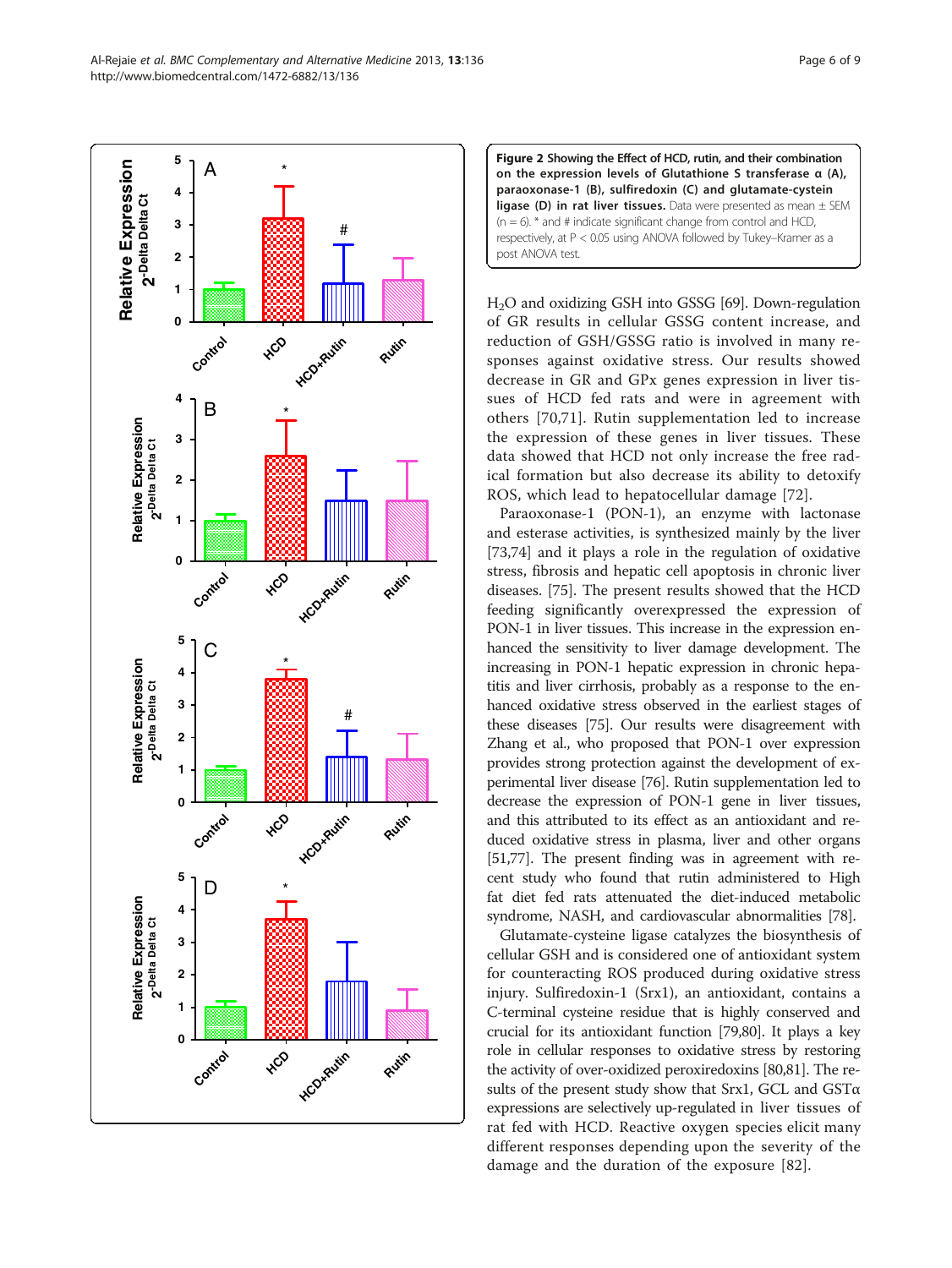<span id="page-6-0"></span>Low doses of ROS activate c-jun N-terminal Kinase (JNK) transiently thereby promoting cell proliferation. However, persistent JNK activation due to severe oxidative stress ultimately causes cell death via activation of pro-apoptotic signaling pathway [[83,84](#page-8-0)]. In the current study the activation of GSTα was due to the modulations of GST levels on JNK activation by formation of  $GST\alpha$ -JNK complex integrity in sequence to inhibit its activation. Our results was in agreement with other studies [\[85,86\]](#page-8-0), who shows that, besides detoxification of GST- $\alpha$ , it plays an important role in signaling events by modulating stress cell signaling kinases in particular through inhibition of JNK activation. The upregulation of GCL in our data was in agreement with Nishiya et al., who found that, marked upregulation of GCL gene in rats treated with tienilic acid induced hepatotoxicity [[87\]](#page-8-0). Similarly, Wu and his colleague found that Cdinduced oxidative stress increased the mRNA expression of GCL with graded Nrf2 activation. [[88\]](#page-8-0). However, the present data is disagreement with Wang and his colleagues; they found that the downregulation of GCL is confirmed the damage of liver cells in mice treated with Dioscorea bulbifera rhizome [[89](#page-8-0)]. The up-regulation of Sxr1 to maintains the balance between H2O2 production and elimination and then protects liver cells from apoptosis; our finding was in agreement with previous study [\[90](#page-8-0)]. In the present study rutin administration reversed the changes induced by HCD feeding in rats to normal levels probably by reducing oxidative stress and inflammation in liver tissue.

#### Conclusion

The high-cholesterol diet induces symptoms of metabolic syndrome in rat including hepatotoxicity with alteration in the oxidative stress markers. Rutin reversed the changes induced by HCD probably by reducing the oxidative stress and inflammation in the liver. Therefore the administration of rutin may be used as an antioxidant in decreasing the hepatic stress in humans as a treatment.

#### Competing interests

The authors declare that they have no competing interests.

#### Authors' contributions

SA, HA and MA, equally participated in the dietary protocol design of the experimental groups and performed the biochemical assays and their statistical analysis and shared in drafted the manuscript. MH performed all the molecular studies and their statistical analysis and shared in draft the manuscript. AA, MS, OA and KA shared in the draft the manuscript. All authors read and approved the final manuscript.

#### Acknowledgements

The authors extend their appreciation to the Deanship of Scientific Research at King Saud University for funding this work through the research group project no. RGP-VPP-179.

#### Received: 25 January 2013 Accepted: 13 June 2013 Published: 17 June 2013

#### References

- 1. Farrell GC, Teoh NC, McCuskey RS: Hepatic microcirculation in fatty liver disease. Anat Rec (Hoboken) 2008, 291:684–692.
- 2. Trauner M, Arrese M, Wagner M: Fatty liver and lipotoxicity. Biochim Biophys Acta 1801, 2010:299–310.
- 3. Bellentani S, Saccoccio G, Masutti F, Croce LS, Brandi G, Sasso F, Cristanini G, Tiribelli C: Prevalence of and risk factors for hepatic steatosis in Northern Italy. Ann Intern Med 2000, 132:112–117.
- 4. Vitaglione P, Morisco F, Mazzone G, Amoruso DC, Ribecco MT, Romano A, Fogliano V, Caporaso N, D'Argenio G: Coffee reduces liver damage in a rat model of steatohepatitis: the underlying mechanisms and the role of polyphenols and melanoidins. Hepatology 2010, 52:1652–1661.
- 5. Araya J, Rodrigo R, Videla LA, Thielemann L, Orellana M, Pettinelli P, Poniachik J: Increase in long-chain polyunsaturated fatty acid n - 6/n - 3 ratio in relation to hepatic steatosis in patients with non-alcoholic fatty liver disease. Clin Sci (Lond) 2004, 106:635–643.
- 6. Araya J, Rodrigo R, Pettinelli P, Araya AV, Poniachik J, Videla LA: Decreased liver fatty acid delta-6 and delta-5 desaturase activity in obese patients. Obesity (Silver Spring) 2010, 18:1460–1463.
- 7. Videla LA, Rodrigo R, Araya J, Poniachik J: Insulin resistance and oxidative stress interdependency in non-alcoholic fatty liver disease. Trends Mol Med 2006, 12:555–558.
- 8. Tomofuji T, Azuma T, Kusano H, Sanbe T, Ekuni D, Tamaki N, Yamamoto T, Watanabe T: Oxidative damage of periodontal tissue in the rat periodontitis model: effects of a high-cholesterol diet. FEBS Lett 2006, 580:3601–3604.
- 9. Fried M, Hainer V, Basdevant A, Buchwald H, Dietel M, Finer N, Greve JW, Horber F, Mathus-Vliegen E, Scopinaro N, et al: Interdisciplinary European guidelines on surgery for severe obesity. Rozhl Chir 2008, 87:468–476.
- 10. Preiss D, Sattar N: Non-alcoholic fatty liver disease: an overview of prevalence, diagnosis, pathogenesis and treatment considerations. Clin Sci (Lond) 2008, 115:141–150.
- 11. Al-Nozha MM, Al-Mazrou YY, Al-Maatouq MA, Arafah MR, Khalil MZ, Khan NB, Al-Marzouki K, Abdullah MA, Al-Khadra AH, Al-Harthi SS, et al: Obesity in Saudi Arabia. Saudi Med J 2005, 26:824-829.
- 12. Al-hamoudi W, El-Sabbah M, Ali S, Altuwaijri M, Bedewi M, Adam M, Alhammad A, Sanai F, Alswat K, Abdo A: Epidemiological, clinical, and biochemical characteristics of Saudi patients with nonalcoholic fatty liver disease: a hospital-based study. Ann Saudi Med 2012, 32:288–292.
- 13. Jump DB: N-3 polyunsaturated fatty acid regulation of hepatic gene transcription. Curr Opin Lipidol 2008, 19:242–247.
- 14. Clarke SD, Jump DB: Polyunsaturated fatty acid regulation of hepatic gene transcription. Lipids 1996, 31(Suppl):S7-S11.
- 15. Pegorier JP, Le May C, Girard J: Control of gene expression by fatty acids. J Nutr 2004, 134:2444S–2449S.
- 16. Nguyen P, Leray V, Diez M, Serisier S, Le Bloc'h J, Siliart B, Dumon H: Liver lipid metabolism. J Anim Physiol Anim Nutr 2008, 92:272–283.
- 17. Ikonen E: Mechanisms for cellular cholesterol transport: defects and human disease. Physiol Rev 2006, 86:1237–1261.
- 18. Ho YK, Brown MS, Goldstein JL: Hydrolysis and excretion of cytoplasmic cholesteryl esters by macrophages: stimulation by high density lipoprotein and other agents. J Lipid Res 1980, 21:391–398.
- 19. Sonta T, Inoguchi T, Tsubouchi H, Sekiguchi N, Kobayashi K, Matsumoto S, Utsumi H, Nawata H: Evidence for contribution of vascular NAD(P)H oxidase to increased oxidative stress in animal models of diabetes and obesity. Free Radic Biol Med 2004, 37:115–123.
- 20. Furukawa S, Fujita T, Shimabukuro M, Iwaki M, Yamada Y, Nakajima Y, Nakayama O, Makishima M, Matsuda M, Shimomura I: Increased oxidative stress in obesity and its impact on metabolic syndrome. J Clin Invest 2004, 114:1752–1761.
- 21. Faienza MF, Francavilla R, Goffredo R, Ventura A, Marzano F, Panzarino G, Marinelli G, Cavallo L, Di Bitonto G: Oxidative stress in obesity and metabolic syndrome in children and adolescents. Horm Res Paediatr 2012, 78:158–164.
- 22. Park S, Kim M, Paik JK, Jang YJ, Lee SH, Lee JH: Oxidative stress is associated with C-reactive protein in non-diabetic postmenopausal women, independent of obesity and insulin resistance. Clin Endocrinol (Oxf) 2012, 79:65–70.
- 23. Mishra KP: Cell membrane oxidative damage induced by gammaradiation and apoptotic sensitivity. J Environ Pathol Toxicol Oncol 2004, 23:61–66.
- 24. Bravo E, Palleschi S, Aspichueta P, Buque X, Rossi B, Cano A, Napolitano M, Ochoa B, Botham KM: High fat diet-induced non alcoholic fatty liver disease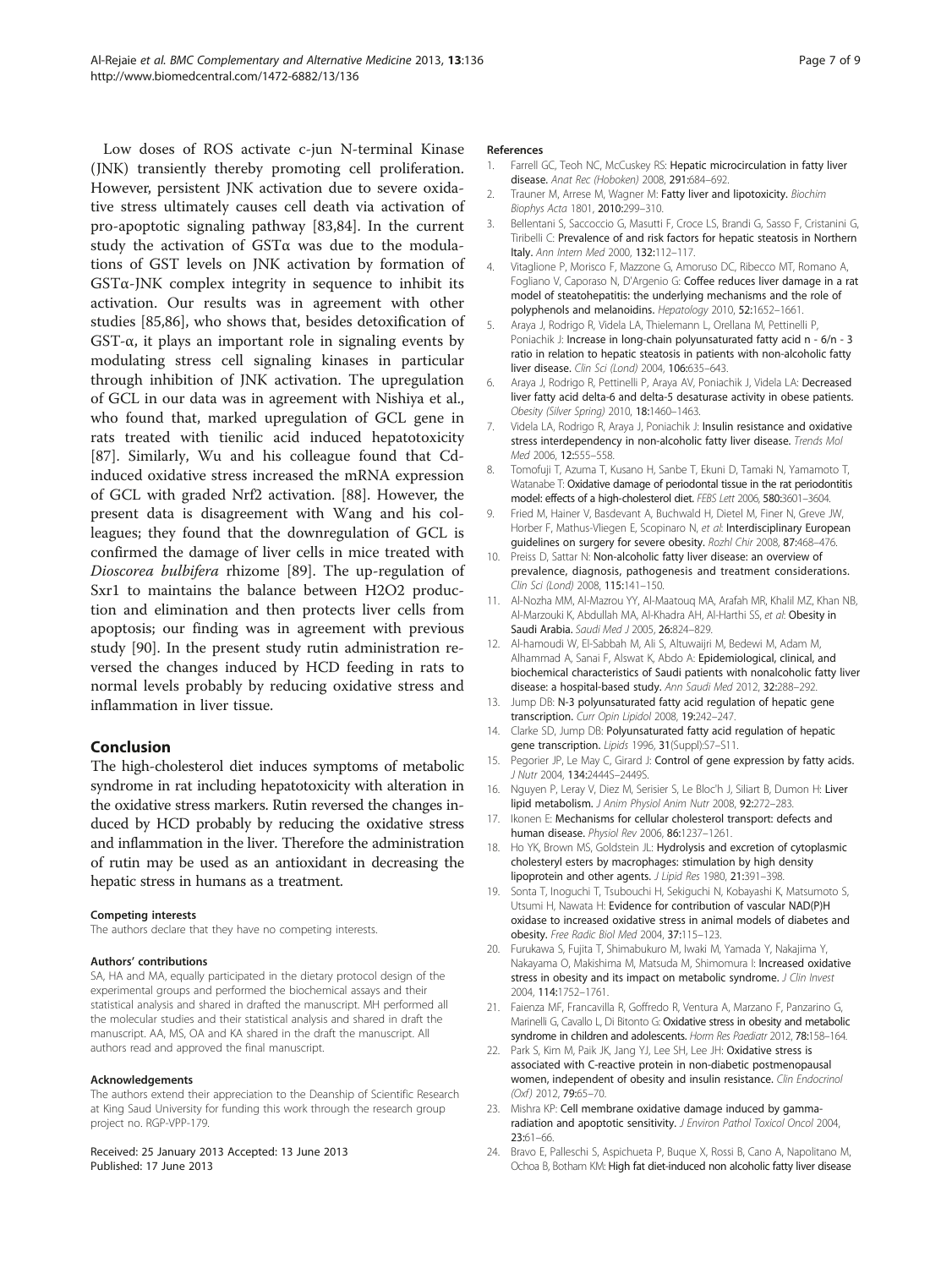<span id="page-7-0"></span>in rats is associated with hyperhomocysteinemia caused by down regulation of the transsulphuration pathway. Lipids Health Dis 2011, 10:60.

- 25. Koc A, Duru M, Ciralik H, Akcan R, Sogut S: Protective agent, erdosteine, against cisplatin-induced hepatic oxidant injury in rats. Mol Cell Biochem 2005, 278:79–84.
- 26. Blokhina O, Virolainen E, Fagerstedt KV: Antioxidants, oxidative damage and oxygen deprivation stress: a review. Ann Bot 2003, 91:Spec No:179–Spec No:194.
- 27. Yagmurca M, Bas O, Mollaoglu H, Sahin O, Nacar A, Karaman O, Songur A: Protective effects of erdosteine on doxorubicin-induced hepatotoxicity in rats. Arch Med Res 2007, 38:380–385.
- 28. Sayed-Ahmed AMA MM, Al-Rejaie SS, Al-Yahya AA, Al-Shabanah OA, Hafez MM, Nagi MN: Thymoquinone attenuates diethylnitrosamine induction of hepatic carcinogenesis through antioxidant signaling. Oxidative Medicine and Cellular Longevity 2010, 3:254–261.
- 29. Danz ED, Skramsted J, Henry N, Bennett JA, Keller RS: Resveratrol prevents doxorubicin cardiotoxicity through mitochondrial stabilization and the Sirt1 pathway. Free Radic Biol Med 2009, 46:1589–1597.
- 30. Fisher-Wellman K, Bell HK, Bloomer RJ: Oxidative stress and antioxidant defense mechanisms linked to exercise during cardiopulmonary and metabolic disorders. Oxid Med Cell Longev 2009, 2:43–51.
- 31. Senti M, Tomas M, Fito M, Weinbrenner T, Covas MI, Sala J, Masia R, Marrugat J: Antioxidant paraoxonase 1 activity in the metabolic syndrome. J Clin Endocrinol Metab 2003, 88:5422-5426.
- 32. Peltoniemi MJ, Rytila PH, Harju TH, Soini YM, Salmenkivi KM, Ruddock LW, Kinnula VL: Modulation of glutaredoxin in the lung and sputum of cigarette smokers and chronic obstructive pulmonary disease. Respir Res 2006, 7:133.
- 33. Lu W, Chen Z, Zhang H, Wang Y, Luo Y, Huang P: ZNF143 transcription factor mediates cell survival through upregulation of the GPX1 activity in the mitochondrial respiratory dysfunction. Cell Death Dis 2012, 3:e422.
- 34. Potter JD: Cancer prevention: epidemiology and experiment. Cancer Lett 1997, 114:7–9.
- 35. Aleksandrov PN, Speranskaia TV, Bobkov Iu G, Zagorevskii VA, Zykov DA: [Effect of rutin and esculamine on models of aseptic inflammation]. Farmakol Toksikol 1986, 49:84–86.
- 36. Deschner EE, Ruperto J, Wong G, Newmark HL: Quercetin and rutin as inhibitors of azoxymethanol-induced colonic neoplasia. Carcinogenesis 1991, 12:1193–1196.
- 37. Bear WL, Teel RW: Effects of citrus flavonoids on the mutagenicity of heterocyclic amines and on cytochrome P450 1A2 activity. Anticancer Res 2000, 20:3609–3614.
- 38. Chen S, Gong J, Liu F, Mohammed U: Naturally occurring polyphenolic antioxidants modulate IgE-mediated mast cell activation. Immunology 2000, 100:471–480.
- 39. Khan RA, Khan MR, Sahreen S: CCl4-induced hepatotoxicity: protective effect of rutin on p53, CYP2E1 and the antioxidative status in rat. BMC Complement Altern Med 2012, 12:178.
- 40. Lopez-Revuelta A, Sanchez-Gallego JI, Hernandez-Hernandez A, Sanchez-Yague J, Llanillo M: Membrane cholesterol contents influence the protective effects of quercetin and rutin in erythrocytes damaged by oxidative stress. Chem Biol Interact 2006, 161:79–91.
- 41. Takashi N, Nobuaki T, Yoshiaki I, Naoyuki N: Suppression of early and advanced glycation by dietary water-soluble rutin derivative in diabetic rats. Int Congr Ser 2002, 1245:403–405.
- 42. Al-Rejaie SS, Abuohashish HM, Alkhamees OA, Aleisa AM, Alroujayee AS: Gender difference following high cholesterol diet induced renal injury and the protective role of rutin and ascorbic acid combination in Wistar albino rats. Lipids Health Dis 2012, 11:41.
- 43. Ohkawa H, Ohishi N, Yagi K: Assay for lipid peroxides in animal tissues by thiobarbituric acid reaction. Anal Biochem 1979, 95:351–358.
- 44. Sedlak J, Lindsay RH: Estimation of total, protein-bound, and nonprotein sulfhydryl groups in tissue with Ellman's reagent. Anal Biochem 1968, 25:192–205.
- 45. Sayed-Ahmed MM, Al-Shabanah OA, Hafez MM, Aleisa AM, Al-Rejaie SS: Inhibition of gene expression of heart fatty acid binding protein and organic cation/carnitine transporter in doxorubicin cardiomyopathic rat model. Eur J Pharmacol 2010, 640:143–149.
- 46. Artham SM, Lavie CJ, Milani RV, Ventura HO: The obesity paradox: impact of obesity on the prevalence and prognosis of cardiovascular diseases. Postgrad Med 2008, 120:34–41.
- 47. Madsen AN, Hansen G, Paulsen SJ, Lykkegaard K, Tang-Christensen M, Hansen HS, Levin BE, Larsen PJ, Knudsen LB, Fosgerau K, et al: Long-term characterization of the diet-induced obese and diet-resistant rat model: a polygenetic rat model mimicking the human obesity syndrome. J Endocrinol 2010, 206:287–296.
- 48. Lopez IP, Marti A, Milagro FI, Zulet Md Mde L, Moreno-Aliaga MJ, Martinez JA, De Miguel C: DNA microarray analysis of genes differentially expressed in diet-induced (cafeteria) obese rats. Obes Res 2003, 11:188–194.
- 49. Tan M, Schmidt RH, Beier JI, Watson WH, Zhong H, States JC, Arteel GE: Chronic subhepatotoxic exposure to arsenic enhances hepatic injury caused by high fat diet in mice. Toxicol Appl Pharmacol 2011, 257:356–364.
- 50. Song HY, Mao ZM, Yang LL, Liu T, Li DF, Zhang L, Ge YL, Zheng PY, Liu P, Zhang XQ, et al: Dangfei liganning capsules attenuate the susceptibility of rat nonalcoholic fatty liver to carbon tetrachloride toxicity. J Tradit Chin Med 2011, 31:327–333.
- 51. Kamalakkannan N, Prince PS: Antihyperglycaemic and antioxidant effect of rutin, a polyphenolic flavonoid, in streptozotocin-induced diabetic wistar rats. Basic Clin Pharmacol Toxicol 2006, 98:97–103.
- 52. Kamalakkannan N, Stanely Mainzen Prince P: Rutin improves the antioxidant status in streptozotocin-induced diabetic rat tissues. Mol Cell Biochem 2006, 293:211–219.
- 53. Tsimikas S, Miller YI: Oxidative modification of lipoproteins: mechanisms, role in inflammation and potential clinical applications in cardiovascular disease. Curr Pharm Des 2011, 17:27-37.
- 54. Lavie L, Lavie P: Molecular mechanisms of cardiovascular disease in OSAHS: the oxidative stress link. Eur Respir J 2009, 33:1467–1484.
- 55. Noeman SA, Hamooda HE, Baalash AA: Biochemical study of oxidative stress markers in the liver, kidney and heart of high fat diet induced obesity in rats. Diabetol Metab Syndr 2011, 3:17.
- 56. Amin KA, Nagy MA: Effect of Carnitine and herbal mixture extract on obesity induced by high fat diet in rats. Diabetol Metab Syndr 2009, 1:17.
- 57. Bloomgarden ZT: Dyslipidemia and the metabolic syndrome. Diabetes Care 2004, 27:3009–3016.
- 58. Kauss T, Moynet D, Rambert J, Al-Kharrat A, Brajot S, Thiolat D, Ennemany R, Fawaz F, Mossalayi MD: Rutoside decreases human macrophage-derived inflammatory mediators and improves clinical signs in adjuvant-induced arthritis. Arthritis Res Ther 2008, 10:R19.
- 59. Guardia T, Rotelli AE, Juarez AO, Pelzer LE: Anti-inflammatory properties of plant flavonoids. Effects of rutin, quercetin and hesperidin on adjuvant arthritis in rat. Farmaco 2001, 56:683–687.
- 60. Ziaee A, Zamansoltani F, Nassiri-Asl M, Abbasi E: Effects of rutin on lipid profile in hypercholesterolaemic rats. Basic Clin Pharmacol Toxicol 2009, 104:253–258.
- 61. Park S, Park NY, Valacchi G, Lim Y: Calorie restriction with a high-fat diet effectively attenuated inflammatory response and oxidative stressrelated markers in obese tissues of the high diet fed rats. Mediators Inflamm 2012, 2012:984643.
- 62. Huisamen B, Dietrich D, Bezuidenhout N, Lopes J, Flepisi B, Blackhurst D, Lochner A: Early cardiovascular changes occurring in diet-induced, obese insulin-resistant rats. Mol Cell Biochem 2012, 368:37–45.
- 63. Vincent HK, Powers SK, Dirks AJ, Scarpace PJ: Mechanism for obesityinduced increase in myocardial lipid peroxidation. Int J Obes Relat Metab Disord 2001, 25:378–388.
- 64. Husain K, Somani SM: Interaction of exercise training and chronic ethanol ingestion on hepatic and plasma antioxidant system in rat. J Appl Toxicol 1997, 17:189–194.
- 65. Ji L, Liu T, Chen Y, Wang Z: Protective mechanisms of N-acetyl-cysteine against pyrrolizidine alkaloid clivorine-induced hepatotoxicity. J Cell Biochem 2009, 108:424–432.
- 66. Chen L, Pan DD, Zhou J, Jiang YZ: Protective effect of seleniumenriched Lactobacillus on CCl4-induced liver injury in mice and its possible mechanisms. World journal of gastroenterology : WJG 2005, 11:5795–5800.
- 67. Sanz N, Diez-Fernandez C, Alvarez A, Cascales M: Age-dependent modifications in rat hepatocyte antioxidant defense systems. J Hepatol 1997, 27:525–534.
- 68. Kim SJ, Jung HJ, Hyun DH, Park EH, Kim YM, Lim CJ: Glutathione reductase plays an anti-apoptotic role against oxidative stress in human hepatoma cells. Biochimie 2010, 92:927–932.
- 69. Tappel AL: Glutathione peroxidase and hydroperoxides. Methods Enzymol 1978, 52:506–513.